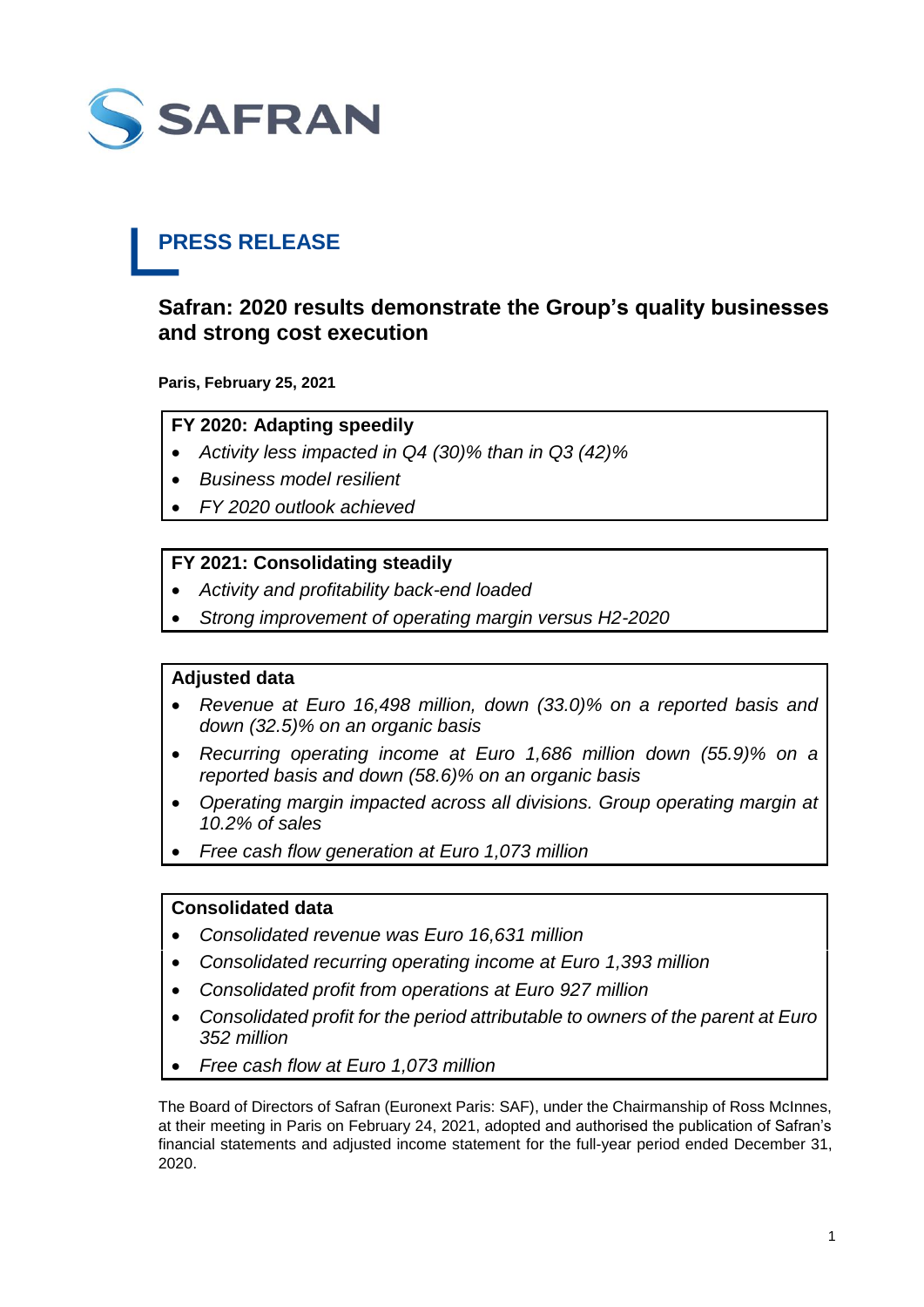## **Foreword**

- All figures in this press release represent adjusted [1] data, except where noted. Please refer to the definitions and reconciliation between full-year 2020 consolidated income statement and adjusted income statement. Please refer to the definitions contained in the Notes on page 13 of this press statement;
- Organic variations exclude changes in scope and currency impacts for the period;

## **Executive commentary**

CEO Olivier Andriès commented:

*" The total mobilisation of all teams has enabled Safran to tackle this crisis and to deliver decent margins and cash flow generation. Although uncertainties and headwinds remain notably for the first half of 2021, I am determined and optimistic. My conviction is based on the quality of our assets built up over the years: LEAP, the engine of choice of airlines, a young fleet of CFM56 engines in operation that will be at forefront of the coming recovery of civil aftermarket; a portfolio of leading positions in Equipment & Defense; the restored confidence of customers in our Aircraft Interiors products and an optimized footprint. Safran's fundamentals are robust and new investments in innovative technologies to meet climate change commitments are safeguarded."*

## **Safran resilience**

In 2020, in addition to the Boeing 737 MAX grounding, the aerospace industry faced the greatest crisis in its history with a collapse in air traffic due to lockdowns and travel restrictions all around the word. Available Seat Kilometer (ASK)<sup>1</sup> was down by (86)% at the trough in May, still down (56.7)% in December. For the full-year 2020, ASK was down (56.5)%.

At the end of December 2020, weekly CFM56 and LEAP fleet cycles were respectively down (43)% and (6)% compared with 2019, both deteriorating to (61)% and (29)% as of February 14, 2021.

Prioritizing a safe working environment for employees and partners and thanks to collective efforts, Safran has avoided any major disruption in production.

In order to adjust to this new environment, Safran quickly implemented an adaptation plan. At the end of the year, the Group achieved all targets set in April:

- Workforce has been adjusted to around 79,000 at the end of 2020, a (17)% decrease in permanent employees, and a (21)% decrease including temporary workers;
- **Industrial footprint was rationalised within Aircraft Interiors, Electrical & Power and Nacelles** activities with 4 site closures, 3 transfers of production and about 10 restructuring plans;
- Purchasing programs have been scaled back: a decrease of (43)% in raw materials and supplies expenses and of (48)% in sub-contracting expenses. As a result, inventories and work in progress were reduced by Euro (1.2) billion between June and December;
- Capex commitments were reduced by (67)% in 2020, exceeding the (60)% reduction objective;
- R&D expenses were cut by (35)% in 2020, exceeding the (30)% reduction objective;
- **Operating expenses<sup>2</sup> were reduced by**  $(25)\%$ **, exceeding the**  $(20)\%$  **target at year-end.**

Thanks to the work done by all Safran's employees and in all divisions, the Group maintained profitability around 10% and cash generation above Euro 1 billion in 2020 as guided.

-

<sup>1</sup> Source: IATA

<sup>2</sup> (excluding purchasing and including R&D expenses)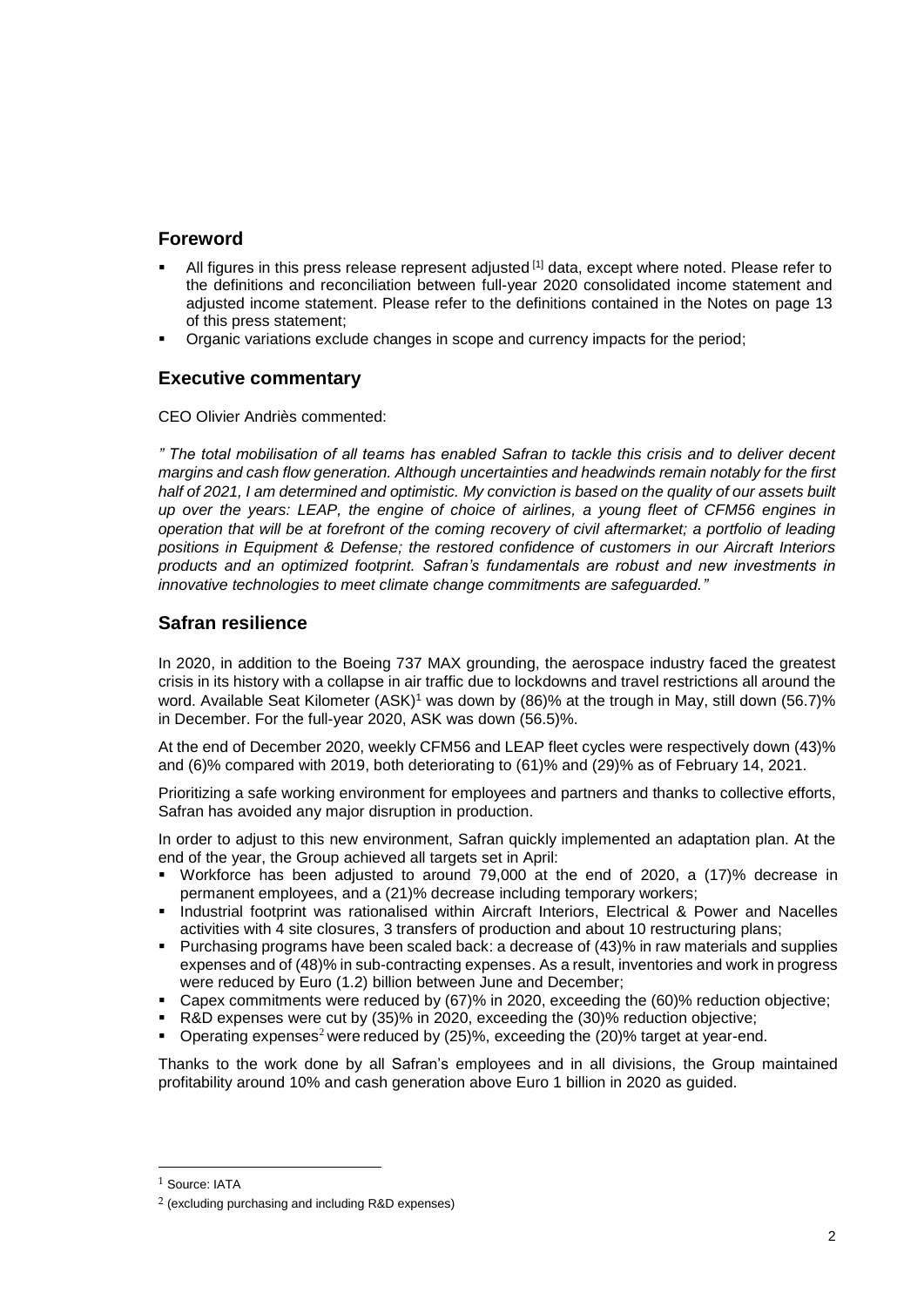## **Safran's climate strategy**

**In 2020**, Safran took an important step in designing its climate action plan:

- **EXEC** Safran disclosed emissions<sup>3</sup> from its operations:
	- o Scope 1 (direct energy-related emissions) and Scope 2 (indirect energy-related emissions) with targets to reduce  $CO<sub>2</sub>$  emissions by 2025;
	- o Some items of Scope 3 indirect emissions (business air travel and waste treatment).
- Safran also presented a strategy to reduce the CO<sup>2</sup> emissions **from its products**, which are the main part of Scope 3 and which constitute its essential contribution to meet the aviation sector goal of halving the emissions by 2050 compared to 2005 (a 90 % reduction in average emissions per passenger kilometer across the worldwide fleet).

This ambitious goal is reachable based on several solutions in which Safran plays its part, in particular by:

- $\circ$  working on ultra-optimized thermal propulsion for the next aircraft platforms ("skip a generation"),
- o promoting a wide use of sustainable aviation fuels (SAF)*,* notably drop-in sustainable fuels<sup>4</sup> for current generation aircraft and future long-haul. Safran leads by example by incorporating SAF in its civil engines tests: 10% by year-end and at least 35 % by 2025 o exploring the potential of hydrogen for future SMR.
- Safran's CDP<sup>5</sup> score in 2020 has improved to A-, from the 2019 score of C, highlighting rapid progress.

**In 2021, Safran will report in its URD<sup>6</sup> additional progress by:** 

- $\circ$  updating its climate action plan consistent with TCFD<sup>7</sup> recommendations,
- $\circ$  revising its Scope 1 & 2 targets to reduce CO<sub>2</sub> emissions ((30)% in 2025 compared with 2018 levels) to maintain ambition beyond the impact of Covid-19 crisis,
- $\circ$  completing its Scope 3 emissions disclosure with the evaluation of indirect emissions (purchases & logistics and employee commuting),
- o disclosing Scope 3 direct emissions from the use of its products, ie emissions from civil aircraft engines and helicopter engines.

**In 2022,** Safran will disclose all Scope 3 emissions including use of products across whole Group perimeter with reduction targets.

## **Governance**

#### **Appointment of a "Director responsible for monitoring climate issues"**

Consistent with its shareholders' vision, the Board of Directors is fully aware of the strategic importance of the "climate" issue for the aerospace industry. Therefore, the Board has designated Patrick Pélata "Director responsible for monitoring climate issues". He is also the independent chairman of the Innovation, Technology & Climate Committee. He will embody and represent the Board's commitment on climate issues. He will take the lead in ensuring follow-up of the climate action plan by the Innovation, Technology & Climate Committee, whose name and missions have also been completed in this regard. Within this scope, he and the Committee are involved in monitoring and overseeing the Executive Management's climate action plan and in preparing the related information intended for publication by the Company and for presentation to the Annual General Meeting. His tasks are defined in the internal rules of the board of directors.

1

<sup>3</sup> *Based on the Greenhouse Gas (GHG) Protocol*

<sup>4</sup> *Drop-in fuels are fuels that can replace all or some of kerosene without any operational impact*

<sup>5</sup> *Carbon Disclosure Projet*

<sup>6</sup> *Universal Registration Document, avalable on Safran's website at the beginning of April 2021*

<sup>7</sup> *Task force on Climate-related Financial Disclosures*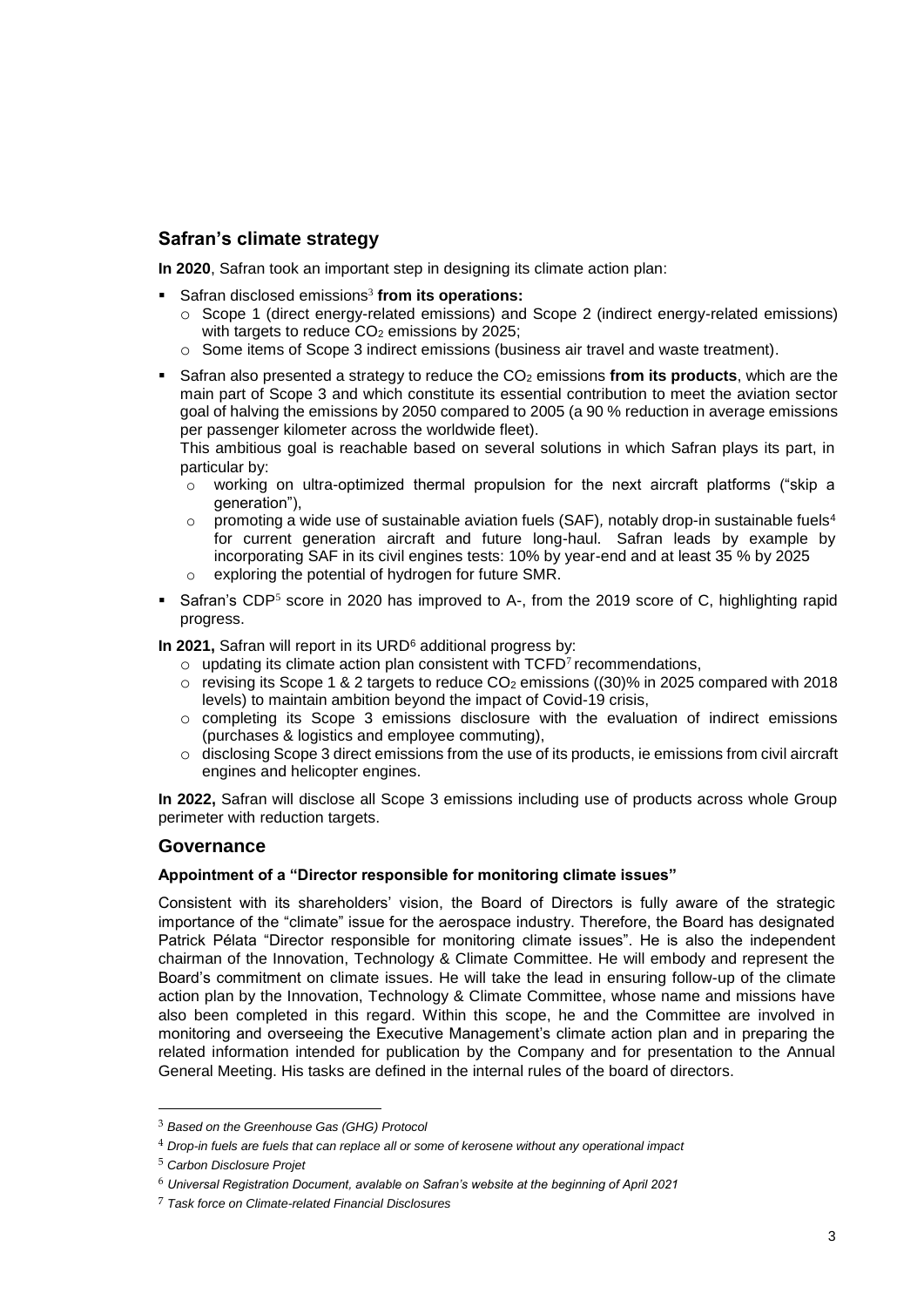## **Key business highlights**

## **1- Aerospace Propulsion**

#### **Narrowbody engine deliveries**

At the end of December 2020, combined shipments of CFM56 and LEAP engines reached 972 units, compared with 2,127 in 2019.

CFM International delivered 815 units LEAP engines in 2020 compared with 1,736 units in the year ago period. LEAP backlog<sup>8</sup> stood at more than 9,600 engines at end-2020.

CFM56 engines deliveries were at 157 units in 2020 compared with 391 engines in 2019.

#### **Civil aftermarket** <sup>9</sup>

2020 civil aftermarket revenue was down (43.2)% in USD terms including a decrease of (3.3)% in Q1, (66.0)% in Q2, (56.2)% in Q3 and (47.0)% in Q4. This resulted from lower spare parts sales for the latest generation of CFM56 engines and to a lesser extent from service contracts.

The improvement of the civil aftermarket in Q4 2020 confirmed the lesser decrease in CFM56 and high-thrust engine spare parts sales.

#### **Helicopter turbines**

Safran signed a Support-By-Hour contract with the Chinese State Grid General Aviation Company (SGGAC), covering their helicopters H215 and H225 fleets.

## **2- Aircraft Equipment, Defense and Aerosystems**

Safran was awarded a contract from China Southern Airlines Company Limited to deploy Cassiopée Alpha, its new all-in-one flight data processing and analysis solution, for the airline's entire fleet of more than 600 airplanes.

Safran and Bye Aerospace announced Cooperation Agreement to equip eFlyer all-electric aircraft with Safran's ENGINeUS™ electric smart motors. All of Bye Aerospace's current and future families of aircraft feature exemplary engineering, research, and electric aircraft solutions producing no CO2. Safran signed carbon brakes contracts with airlines for more than 210 aircraft in 2020. The total installed base was over 10,700 aircraft at the end of 2020. Safran is the world leader in carbon brakes for commercial aircraft over 100 passengers.

## **3- Aircraft Interiors**

#### **Seats**

Safran's seats recorded several successes during the year, of which Bespoke business class seats were selected by major US and Japanese airlines to equip their new Boeing 787.

For the first time, the business Skylounge Core seats have been selected by an Asian customer to equip 8 new Airbus A330s.

#### **Cabin**

1

Safran inserts (ovens and electrical equipment) were selected by Gulfstream and Pilatus, for their G700 and PC-24 business jets.

A British airline choose to equip its entire fleet with Safran catering trolleys and containers, as well as its 18 new Boeing 777-9 aircraft with Safran galleys.

#### **Passenger Solutions**

Safran booked orders for over USD 200 million.

The Group delivered its 4<sup>th</sup> V-VIP 787-8 and was awarded several Military refurbishment contracts.

<sup>8</sup> Based on purchase orders and pending cancellations

<sup>9</sup> Civil aftermarket (expressed in USD): this non-accounting indicator (non-audited) comprises spares and MRO (Maintenance, Repair & Overhaul) revenue for all civil aircraft engines for Safran Aircraft Engines and its subsidiaries and reflects the Group's performance in civil aircraft engines aftermarket compared to the market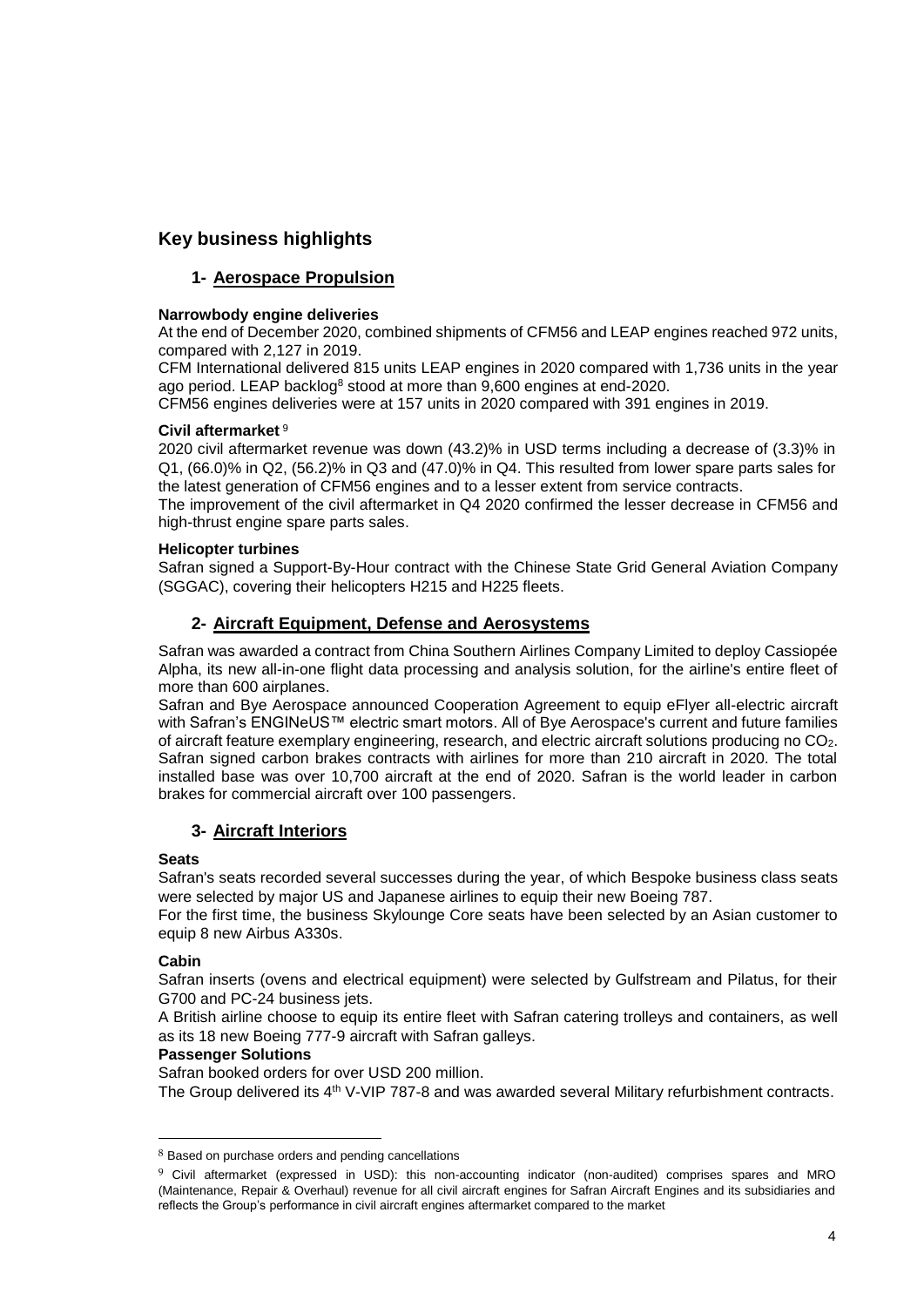## **Full-year 2020 results**

-

**2020 revenue amounted to Euro 16,498 million, a decrease of (33.0)%, or Euro 8,142 million, compared to the year ago period.** Changes in scope had a net contribution of Euro (37) million. The net impact of currency variations was Euro (95) million, reflecting a negative translation effect on non-Euro revenues, notably USD. The average spot rate was USD 1.14 to the Euro in 2020, compared to 1.12 in the year-ago period. The Group's hedge rate was at USD 1.16 to the Euro in 2020, compared to 1.18 in 2019. Revenue in H1 amounted to Euro 8,767 million, down (27.6)% and to Euro 7,731 million in H2, down (38.3)%. Q4 sales decreased by (32.5)% at Euro 4,349 million ((30.1)% in organic) compared to Q4 2019.

On an organic basis, revenue decreased by (32.5)% coming from all divisions:

- Decrease in Propulsion by (36.2)% from OE volumes (civil and military aircraft) as well as services (civil aftermarket). Services for helicopter turbines and military activities were less impacted by the current crisis (flat compared to 2019). Propulsion sales dropped by (32.9)% in Q4 due to civil aftermarket and LEAP deliveries;
- Aircraft Equipment, Defense and Aerosystems sales decreased by (25.0)% due to OE sales for wiring and power distribution, nacelles and landing systems. High-single digit decrease of OE Electronics & Defense activities. Within services, nacelles, landing gear and carbon brakes support activities and to a lesser extent Aerosystems suffered the most. The Q4 revenue decrease ((22.9)%) was driven by landing systems as well as nacelles, wiring and power. Division performance improved each quarter since the trough attained in May (Q2 at (39.3)% and Q3 at  $(33.6)\%$ ;
- Aircraft Interiors revenue ((40.4)%) was strongly impacted by both OE and services for all activities. Q4 sales decreased by (40.0)% in line with the full year activity. Cabin's Q4 performance slightly improved while Seats and Passenger Solutions activities had a similar organic decrease to Q2.

**2020 recurring operating income<sup>10</sup> reached Euro 1,686 million, down (55.9)% compared to 2019.** It includes scope changes of Euro (5) million as well as a positive currency impact of Euro 110 million. The margin stood at 10.2% of sales compared with 15.5% in the year ago period.

It should be noted that to compare H1 2020 with H2 2020, the published recurring operating income of H1 should be adjusted upwards by Euro 103 million. This is the consequence of the retroactive impact on H1 provisions of the Activity Transformation Agreement (ATA) signed in H2 but applicable for the full year.

Hence, **H1 2020 recurring operating income increases from Euro 947 million (published) to Euro 1,050 million and the margin increases from 10.8% to 12.0%. H2 stood at Euro 636 million with an 8.2% underlying margin.**

One-off items, which amounted to Euro (466) million, are related to restructuring costs (Euro (131) million), impairment for several programs (Euro (286) million) and a non-recurring charge for early retirements.

On an organic basis, recurring operating income decreased by (58.6)% due to lower volumes, despite savings from the adaptation plan:

 Propulsion recurring operating income decreased by (54.1)% resulting from the civil aftermarket, spare engines and to a lesser extent military OE activities despite a positive contribution from helicopter turbines;

<sup>&</sup>lt;sup>10</sup> Operating income before capital gains or losses on disposals / impact of changes of control, impairment charges, transaction and integration costs and other items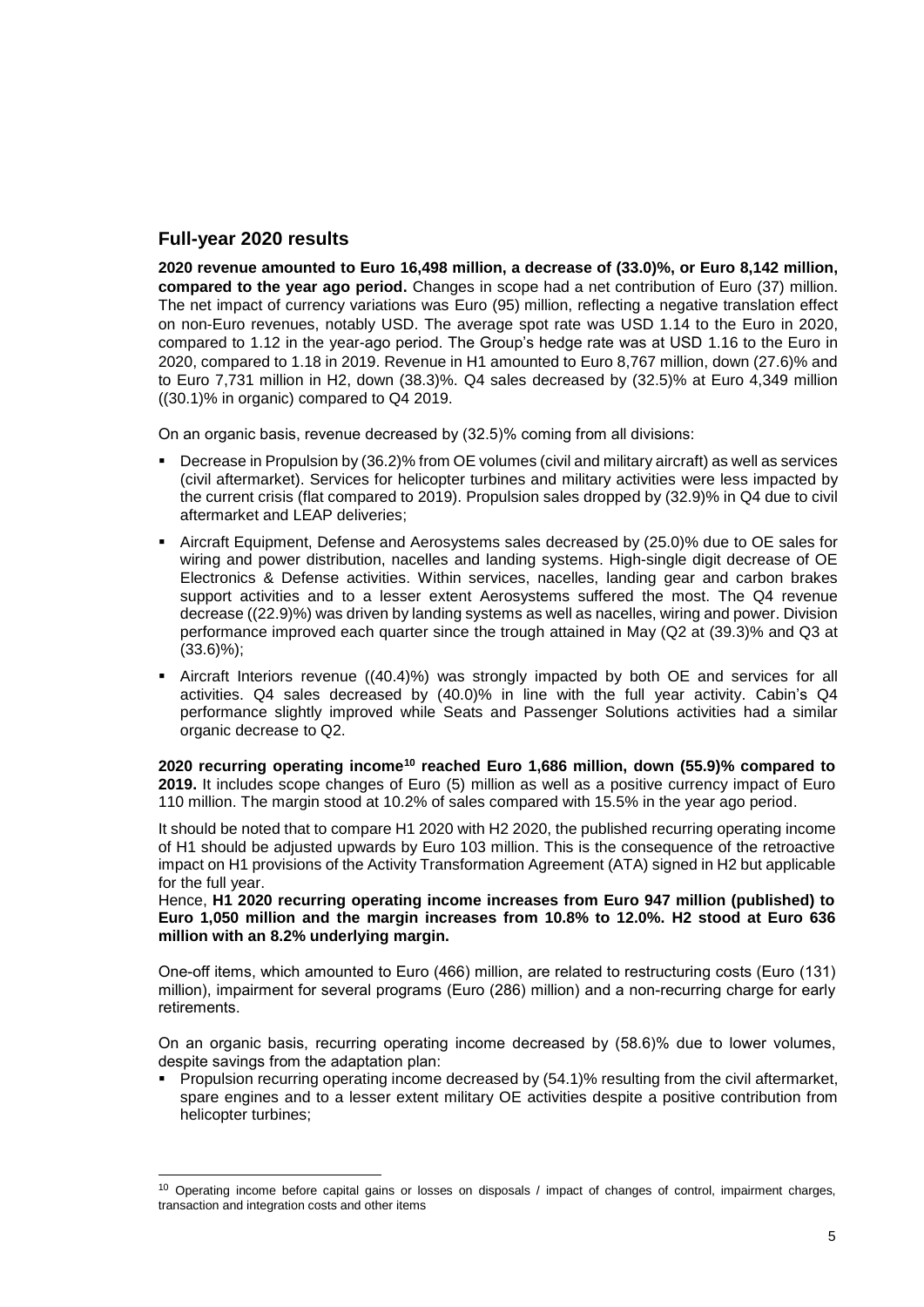- Aircraft Equipment, Defense and Aerosystems recurring operating income decreased by (46.8)% due to carbon brakes, nacelles and Aerosystems support activities and to lower OE volumes across all businesses;
- The significant decrease of Aircraft Interiors recurring operating income resulted from both OE (including retrofit) and services activities for all businesses. The operating margin stood at (9.1)%.

**2020 Adjusted net income – Group share was Euro 844 million** (basic EPS of Euro 1.98 and diluted EPS of Euro 1.92) compared with Euro 2,665 million in 2019 (Basic EPS of Euro 6.20 and diluted EPS of Euro 6.13). It includes:

- Net adjusted financial loss of Euro (7) million, including foreign exchange gains of Euro 93 million and cost of debt of Euro (58) million;
- An adjusted tax expense of Euro (334) million (27.5% apparent tax rate);

The reconciliation between 2020 consolidated income statement and adjusted income statement is provided and commented in the Notes on page 13.

## **Cash flow and net debt**

**Operations generated Euro 1,073 million of free cash flow<sup>11</sup> of which Euro 901 million in H1 and Euro 172 million in H2.** Free cash flow generation was driven by cash from operations of Euro 1,874 million and mostly generated in H1, a stable working capital and lower capital expenditure (tangibles and intangibles) at Euro 793 million down 35% vs 2019<sup>12</sup> . The working capital evolution during the year (Euro (8) million) has been driven by the decrease of inventories in H2, the lower amount of advance payments (mainly M88 and LEAP-1B) and the impact of lower activity on payables and on receivables.

#### **2020 annual dividend**

A dividend payment of Euro 0.43 per share will be proposed to the shareholders' vote at the Annual General Meeting on May 26, 2021, representing a 22% pay-out ratio.

#### **Net Debt**

The net debt was Euro 2,792 million as of December 31, 2020 compared to a net debt of Euro 4,114 million as of December 31, 2019. This decrease resulted from free cash flow generation as well as the absence of the dividend payment in 2020 for the 2019 financial year.

#### **Research & Development**

Total R&D, including R&D sold to customers, reached Euro (1,213) million, compared with Euro (1,725) million in 2019.

R&D expenses before research tax credit was Euro (864) million, compared with Euro (1,337) million for 2019. The decrease of R&D spending between 2020 and 2019 came from several programs (notably Silvercrest, e-taxi and helicopters programs) as well as Research & Technology (R&T).

Gross capitalised R&D was Euro 279 million compared with Euro 325 million for 2019.

Amortization and depreciation of R&D was Euro (320) million compared with Euro (270) million for 2019.

The impact on recurring operating income of expensed R&D was Euro (756) million compared with Euro (1,116) million in the year ago period.

1

<sup>&</sup>lt;sup>11</sup> This non-accounting indicator (non-audited) is equal to cash flow from operating activities less change in working capital and acquisitions of property, plant and equipment and intangible assets

<sup>12</sup> Excluding capital gain in H1 2019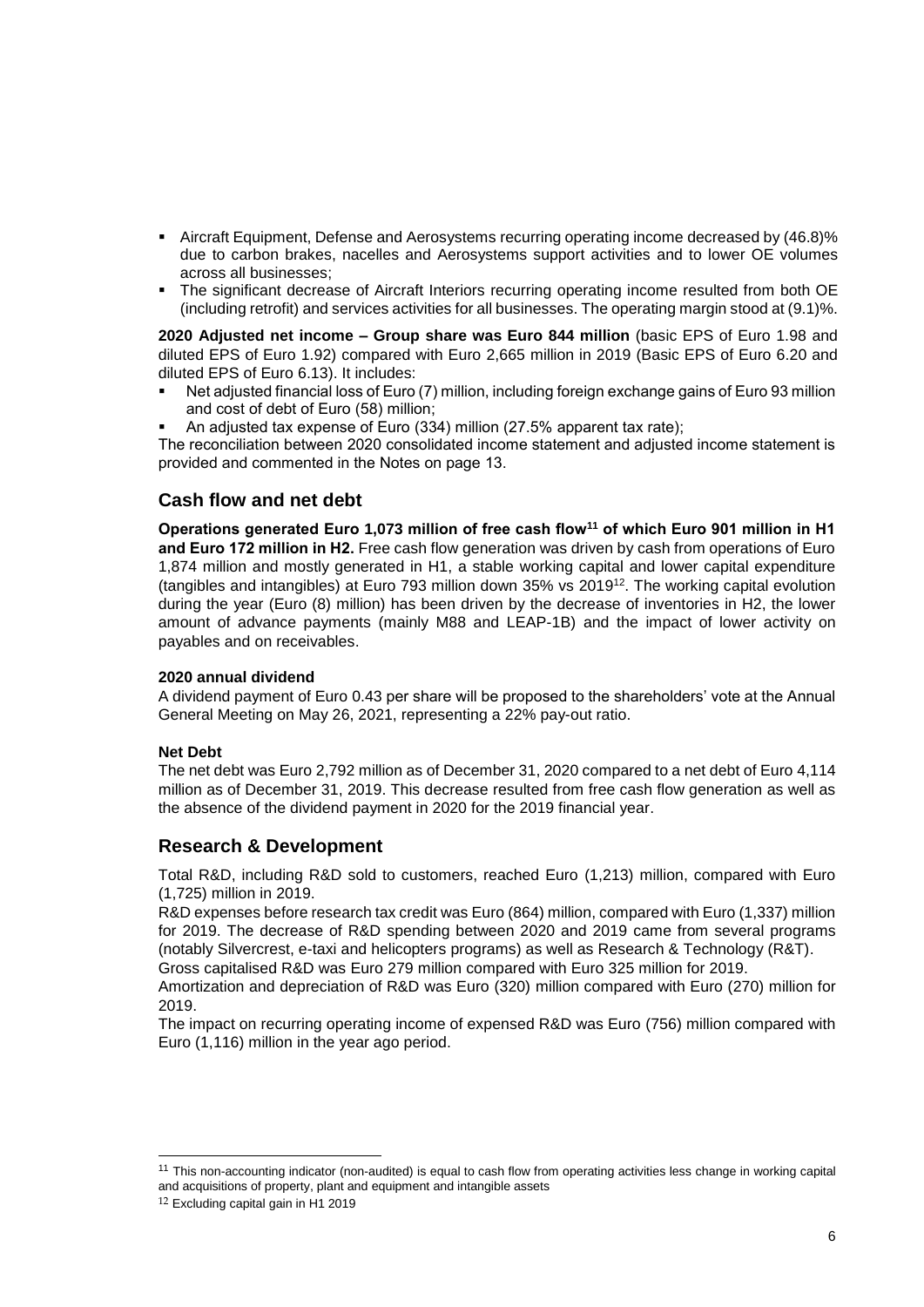## **Financing**

Safran reinforced its liquidity position by securing in March 2020 a Euro 3.0 billion bridge facility with a maturity of up to two years, at Safran's option. The facility was syndicated in April 2020 and its initial amount was then reduced within less than 6 months by more than 50% after Safran refinanced that portion with medium to long term financing instruments. At the end of year 2020, the facility amounted to Euro 1.4 billion and remained undrawn.

On May 15, 2020, Safran issued 7-year convertible bonds (OCEANEs) for a nominal amount of Euro 800 million and bearing a 0.875% coupon. This transaction was followed on October 12 by a tap issue of this convertible bonds' series for a nominal amount of Euro 200 million and showing a negative yield to maturity of (0.419)%.

On June 29, 2020, Safran also raised Euro 564 million on the USPP market with maturities of 10 and 12 years. This USPP was funded in Euros and in US dollars, the US dollar tranches having been swapped into Euros, and bear an average 2.02% coupon for the 10 year tranches and a 2.12% coupon for the 12 year tranches.

Safran also has a Euro 2.52 billion undrawn credit facility available until December 2022. This facility primarily serves as a back-up for the commercial paper (NEU CP) program, under which Euro 1.3 billion was outstanding as at December 31, 2020. The maximum amount available under the NEU CP program is Euro 3.0 billion.

#### **LT issuer credit rating**

Leveraging on its liquidity position and business resilience, Safran has engaged in a financial rating process in order to benefit from an enhanced access to debt capital markets when needed, including broader investor base and tighter spreads.

Safran has received its first issuer credit rating by Standard & Poor's which assigned a long-term **investment grade rating of BBB+ with a stable outlook**.

This rating reflects the strength of Safran's balance sheet as well as the ability of the group to adapt quickly to an unprecedented crisis. In a challenging environment, sound financial policy together with leading positions on its markets allow Safran to receive an investment grade rating with a stable outlook.

## **Currency hedges**

The sharp rise in EUR/USD in 2020 and in the beginning of 2021 has triggered knock-out barriers. All lost options have been replaced at prevalent market conditions. The hedge book totalled USD 28.2 billion at February 5, 2021. Faced with the risk of further rates move, targets have been revised.

2021 is hedged at a targeted hedge rate of USD 1.16 through knock-out options, for an estimated net exposure of USD 8.5 billion.

2022 is hedged at a targeted hedge rate between USD 1.14 and USD 1.16 through knock-out options, for an estimated net exposure of USD 9.0 billion.

2023 is hedged at a targeted hedge rate between USD 1.14 and USD 1.16 through knock-out options, for an estimated net exposure of USD 10.0 billion.

The hedge book includes barrier options with knock-out triggers ranging from \$1.2350 to \$1.31, representing a risk to the size of the hedge book and to targeted hedge rates from 2021 onwards in case of sudden and significant exchange rate fluctuations.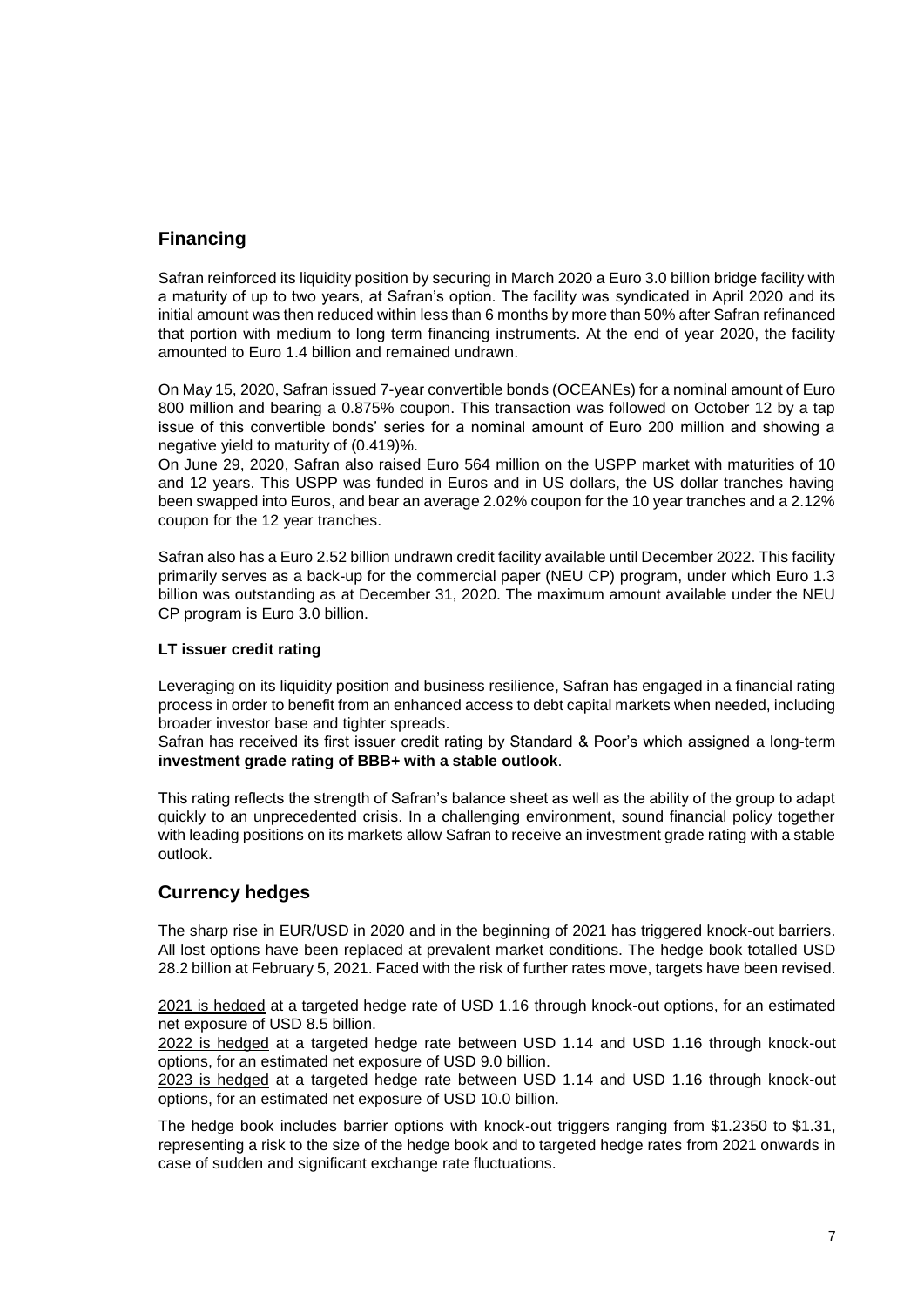## **Full-Year 2021 outlook**

The recent slowing of air traffic recovery in several regions of the world generates uncertainty, notably with a risk of delayed recovery of civil aftermarket.

In this context, **Safran expects for FY 2021 (compared with FY 2020 figures):**

- **Back-end loaded activity and profitability**
- **Adjusted revenue to decrease in the low single digits in organic terms.** At an estimated spot rate of USD 1.22 to the Euro, adjusted revenue to decrease in the high single digits;
- **Adjusted recurring operating margin to increase above 100 bps, at least a 300 bps improvement versus H2 2020** (based on a hedge rate of USD 1.16 to the Euro and an adjusted revenue based on a spot rate at USD 1.22 to the Euro), thanks to structural savings already achieved and additional measures to be implemented;
- **Free cash flow generation to stay at least at the same level as in 2020** despite strong uncertainties regarding working capital evolution.

The outlook is based notably on the **following assumptions**:

- **OE Revenue:**
	- o Number of LEAP deliveries: 800+
	- o Number of CFM56 deliveries to be halved as expected
	- $\circ$  On widebody programs: lower OE rates, reflecting notably 787 production rate recently announced by Boeing and deferrals impacting retrofit activities in Aircraft Interiors
- **Services Revenue:**
	- o Civil aftermarket estimated growth in the high single digits (in USD terms)
	- o Other services revenue to decrease in the low single digits (in organic terms)
- **Recurring Operating Income :**
	- o Increasing recurring operating margin in Propulsion
	- o Stable recurring operating margin in Aircraft Equipment, Defense and Aerosystems
	- $\circ$  Recurring operating margin negative but improving throughout the year in Aircraft Interiors
- **Continuing and extending manufacturing footprint optimisation**
- **Slight increase in R&D expenses but impact almost neutral on recurring operating income:** increase in R&T expenses consistent with a larger share of public funding and development expenses decrease with no new program planned
- **Stability in Capex outflows:** thanks to 2020 decrease in Capex commitments and despite an increase in 2021 commitments (strategic priorities, 2020 differed investments)

## **Business commentary for 2020**

#### **Aerospace Propulsion**

**In 2020** revenue was Euro 7,663 million, down (36.4)% compared to Euro 12,045 million in 2019. On an organic basis, revenue decreased by (36.2)%.

 $\triangleright$   $\bullet$  OE revenue dropped by (42.4)% (or (42.2)% organically) compared with 2019, due to lower narrowbody engines (LEAP and CFM56). Both installed and spare engines deliveries decreased compared to 2019. Volumes for high thrust engines were also impacted in 2020 (notably GE90) with 369 units delivered compared with 489 in 2019. As planned, M88 engines deliveries were lower and amounted to 33 units in 2020 compared with 62 in 2019. Helicopter turbines OE sales faced a slight headwind during the year and recorded sales for new engines (Arrano, Aneto).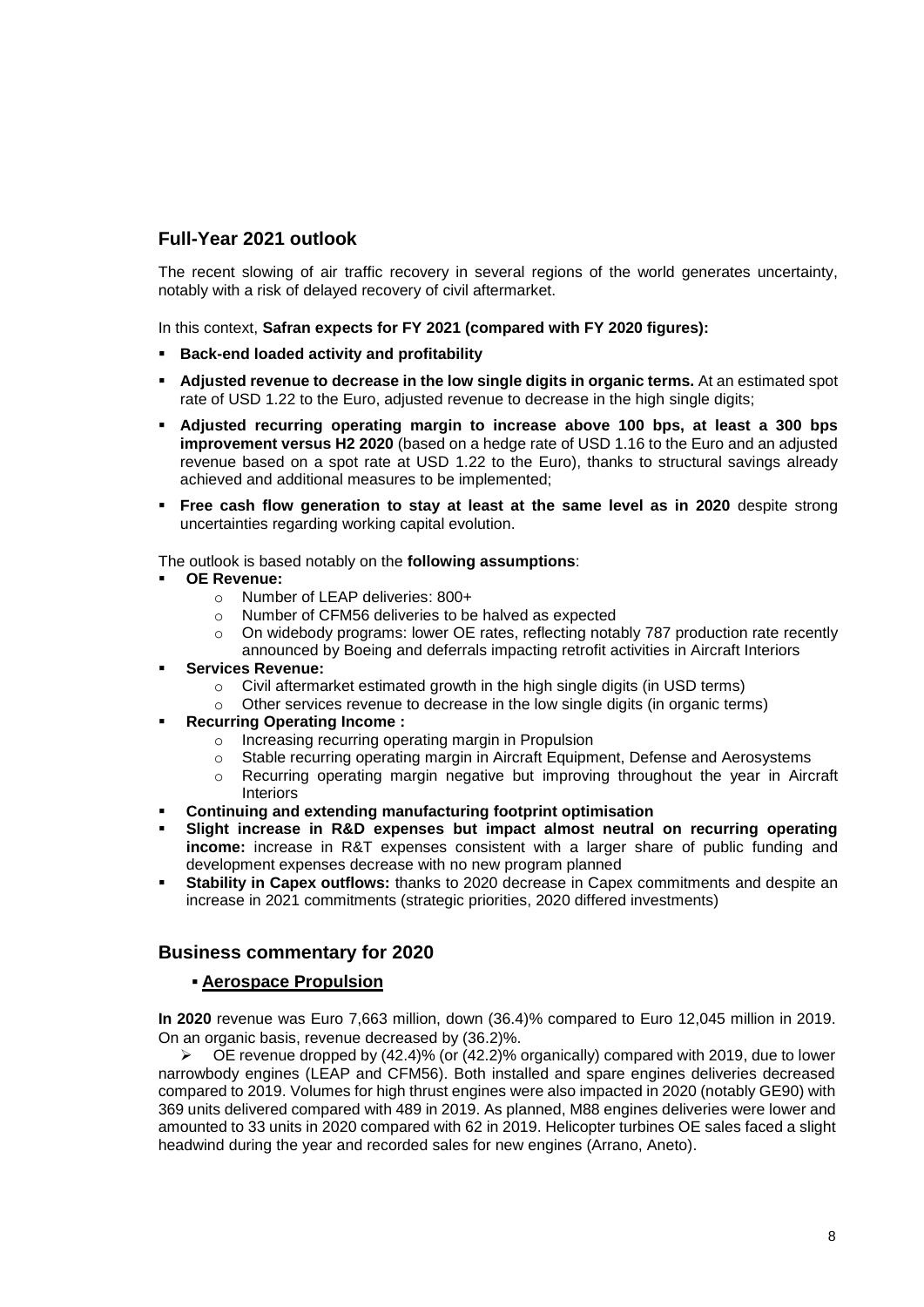Services revenue decreased by  $(31.8)$ % (in Euro, or  $(31.6)$ % organically) and represented 60.9% of sales. Civil aftermarket revenue (in USD) was strongly impacted by the Covid-19 crisis since March and decreased by (43.2)% (in USD). This drop was mainly due to lower spare parts sales for the latest generation of CFM56 engines as well as a lower contribution of services contracts for CFM56 and widebody platforms. There was a slight tailwind for military services compared to the year ago period thanks to spare parts sales (notably M88). Helicopter turbines support activities were slightly impacted during the year (mainly Time & Material contracts and despite per hour contracts increase).

Recurring operating income was Euro 1,192 million, a decrease of (52.0)% compared with Euro 2,485 million in 2019. Recurring operating margin dropped from 20.6% to 15.6%.

The profitability was strongly impacted by the drop in civil aftermarket (lower spare parts sales for the latest generation of CFM56 engines), spare engines and to a lesser extent by boosters, transmission and military activities.

Helicopter turbines had a positive impact both from OE and services and thanks to one-off effects. Lower R&D expenses and impacts coming from the adaptation plan's measures had also a positive impact for the division.

### **Aircraft Equipment, Defense and Aerosystems**

**In 2020** revenue was Euro 6,893 million, down (25.5)% compared with Euro 9,256 million in the year ago period. On an organic basis, revenue was down (25.0)%.

 $\triangleright$  OE revenue decreased by (23.6)% (or (23.0)% organically) in 2020 driven by wiring (737 MAX, 787, A320, A350, A330) and power distribution activities (A350, 787), as well as lower volumes of landing gears (Boeing 787, A330, A350 and A320 family) and nacelles (A320neo, A320ceo, A330neo, A330ceo, A380). Deliveries of nacelles for LEAP-1A powered A320neo were at 474 units in 2020 (602 units in 2019). Avionics, FADEC for LEAP and Aerosystems (evacuation, oxygen and fuel control systems) activities were also impacted. Within Defense activities, sighting and navigation systems slightly grew compared to the previous year.

 The decline in services of (29.6)% (or (29.1)% organically) in 2020 was mainly driven by carbon brakes and landing gear activities as well as Aerosystems and nacelles support activities (mainly for A320neo) and to a lesser extent by avionics activities.

Recurring operating income was Euro 687 million, a decrease of (43.2)% compared to Euro 1,209 million in 2019. Recurring operating margin fell from 13.1% to 10.0%.

The drop in profitability was driven by lower OE volumes coming from landing gears, wiring and power as well as nacelles, avionics and Aerosystems. Lower activity also impacted carbon brakes, nacelles and Aerosystems services. This decrease was partially offset by lower R&D impact on P&L and adaptation plan's measures.

#### **Aircraft Interiors**

**In 2020** revenue was Euro 1,922 million, down (42.1)% compared to Euro 3,321 million in 2019. On an organic basis, revenue decreased by (40.4)%.

 $\triangleright$  OE revenue dropped by (40.5)% (or (38.5)% organically) in 2020. Sales were strongly impacted by lower volumes on business seats programs and economy seats. Cabin was also impacted in galleys (capacity reduction on Boeing 737 MAX, A320 and A330 programs), inserts, lavatories activities (mainly A220 and A350) and floor to floor activities. To a lesser extent Passenger Solutions faced a headwind coming from Connected Cabin activities (retrofit cancellations and deferrals).<br>Se

 Services revenue decreased by (46.6)% (or (45.8)% organically) in 2020, mainly due to Seats aftermarket as well as Cabin spare sales (galleys, trolleys, inserts) and to a lesser extent by Passenger Solutions support activities.

Recurring operating income was Euro (174) million, a decrease of Euro (362) million compared to Euro 188 million in 2019. Recurring operating margin strongly decreased from 5.7% to (9.1)%.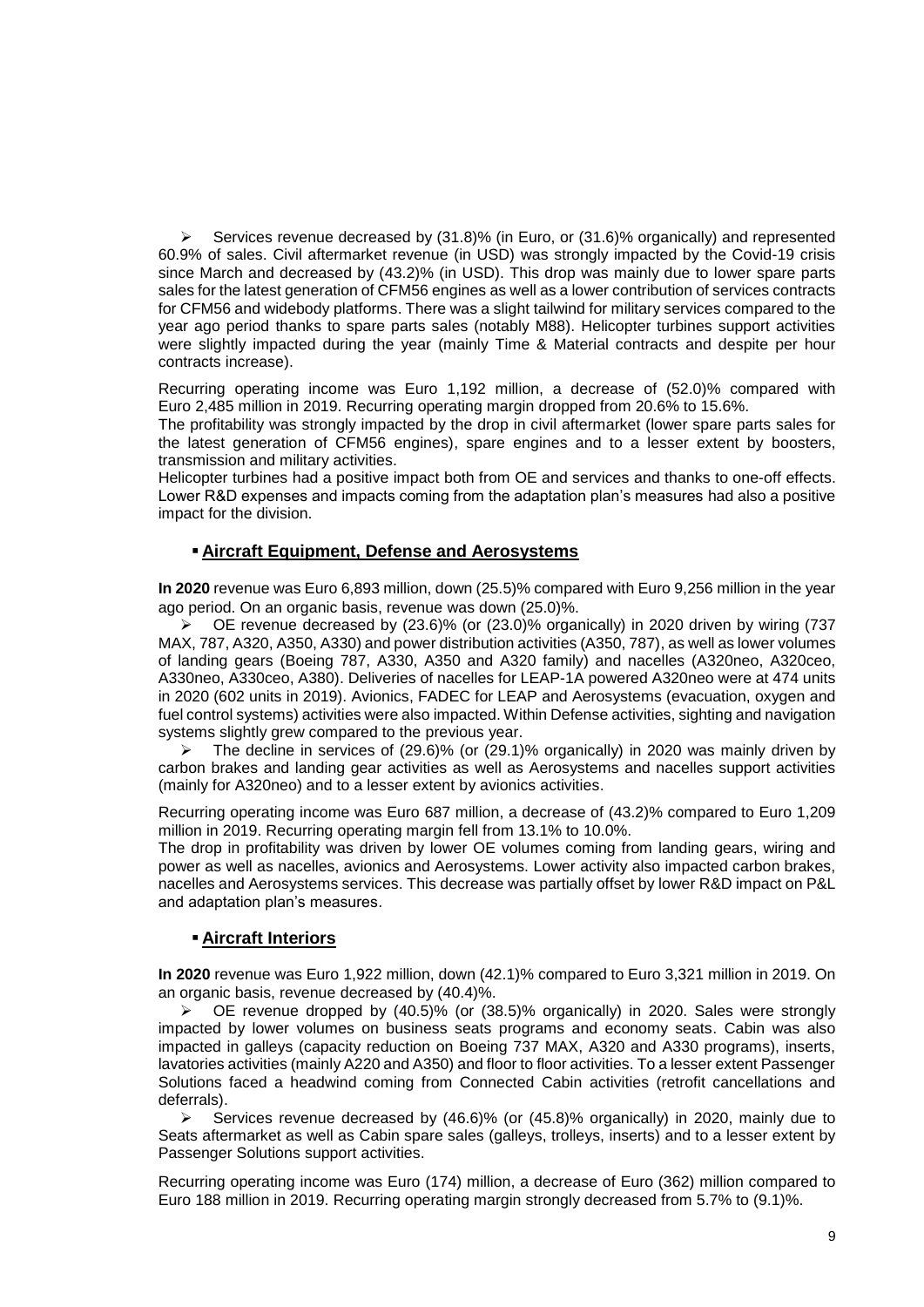The profitability strongly decreased in Seats both for OE and services due to lower volumes. Cabin (OE and services) as well as Passenger Solutions were also impacted by the drop in activity. Impacts coming from the adaptation plan's measures and lower R&D expenses put in place in 2020 had a positive impact.

#### **Holding and others**

The reporting segment "Holding and others" includes costs of general management as well as transverse services provided for the Group and its subsidiaries including central finance, tax and foreign currency management, Group legal, communication and human resources.

In addition, the holding invoices subsidiaries for shared services including administrative service centres (payroll, recruitment, IT, transaction accounting), a centralised training organisation and Safran's R&T center.

Holding and others impact on Safran recurring operating income was Euro (19) million in 2020 compared with Euro (62) million in the year ago period due to lower provisions.

### **Agenda**

Q1 2021 revenue April 30, 2021<br>Annual general meeting May 26, 2021 Annual general meeting H1 2021 earnings July 29, 2021 Q3 2021 revenue<br>
Capital Markets Day 2021<br>
Capital Markets Day 2021 Capital Markets Day 2021

\* \* \* \*

Safran will host today a conference call open to analysts, investors and media at 8.30 am CET which can be accessed at +33 (0)1 72 72 74 03 (France), +44 (0) 207 194 3759 (UK) and +1 646 722 4916 (US) (access code for all countries: 68138768#).

Please ask for the "Safran" conference and state your name. We advise you to dial in 10 minutes before the start of the conference.

The webcast will be available via Safran's website after registration using the following link: <https://onlinexperiences.com/Launch/QReg/ShowUUID=BF2ADE3F-26BD-4E30-9580-30B8440005CC> Participants will have access to the webcast 15 minutes before the start of the conference. Please make sure you have the latest version of your OS and of any browsers installed on the device you will used before attending this event.

A replay of the conference webcast will be available until May 26, 2021 by using this same link. A replay of the conference call will be available until May 26, 2021 at +33 (0)1 70 71 01 60, +44 (0) 203 364 5147 and +1 646 722 4969 (access code for all countries: 418962250#).

The press release, presentation and consolidated financial statements are available on the website at www.safran-group.com (Finance section).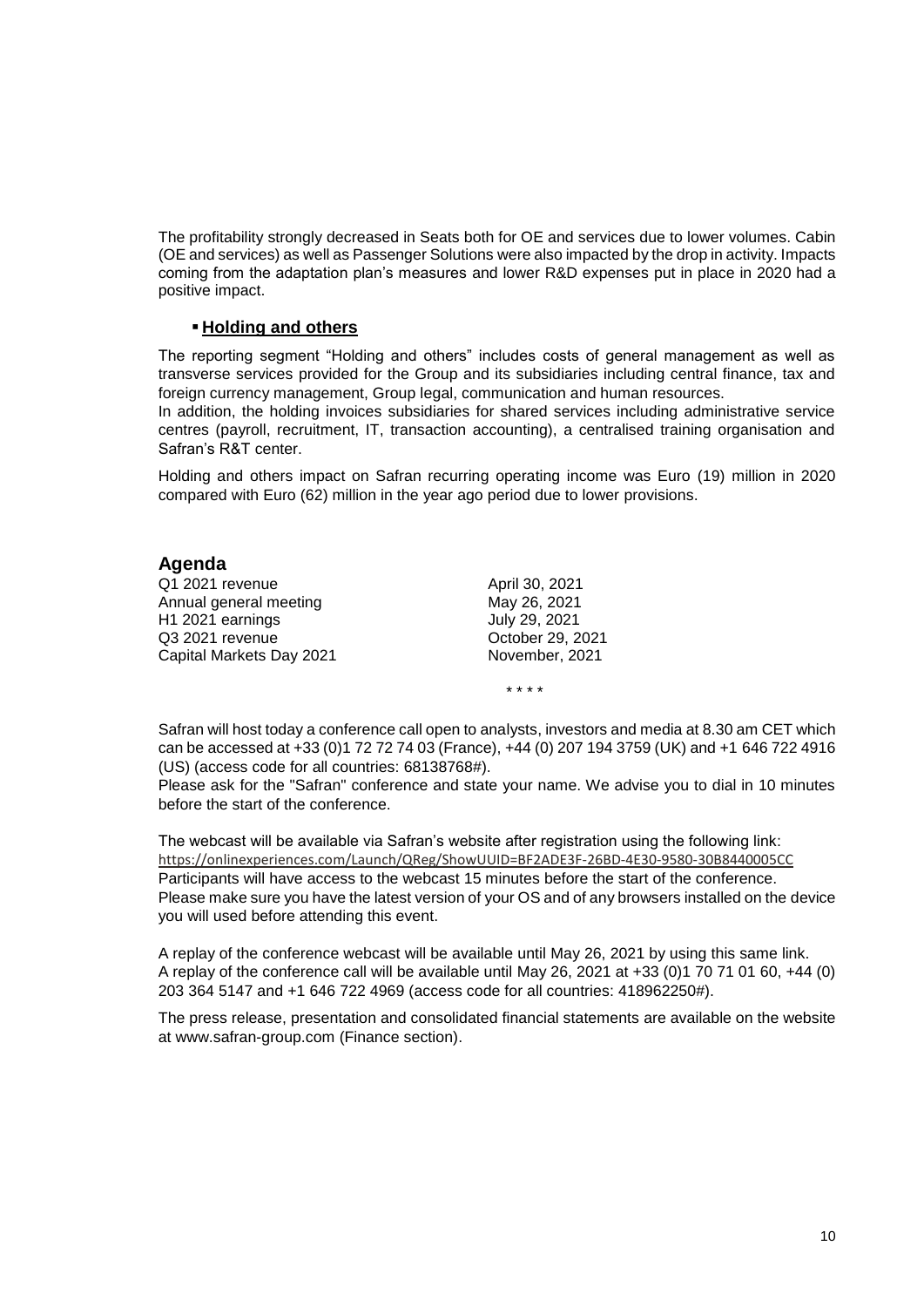## **Key figures**

## **1. Adjusted income statement, balance sheet and cash flow**

| Adjusted income statement                                                                                                                                                                                                                                                                                                                                                                                  | 2019             | 2020            | % change                  |  |  |  |
|------------------------------------------------------------------------------------------------------------------------------------------------------------------------------------------------------------------------------------------------------------------------------------------------------------------------------------------------------------------------------------------------------------|------------------|-----------------|---------------------------|--|--|--|
| (In Euro million)                                                                                                                                                                                                                                                                                                                                                                                          |                  |                 |                           |  |  |  |
| Revenue                                                                                                                                                                                                                                                                                                                                                                                                    | 24,640           | 16.498          | $(33.0)\%$                |  |  |  |
| Other recurring operating income and expenses<br>Share in profit from joint ventures                                                                                                                                                                                                                                                                                                                       | (21, 025)<br>205 | (14, 896)<br>84 |                           |  |  |  |
| Recurring operating income<br>% of revenue                                                                                                                                                                                                                                                                                                                                                                 | 3,820<br>15.5%   | 1,686<br>10.2%  | (55.9)%<br>$(5.3)$ pts    |  |  |  |
| Other non-recurring operating income and expenses                                                                                                                                                                                                                                                                                                                                                          | 13               | (466)           |                           |  |  |  |
| <b>Profit from operations</b><br>% of revenue                                                                                                                                                                                                                                                                                                                                                              | 3,833<br>15.6%   | 1,220<br>7.4%   | $(68.2)\%$<br>$(8.2)$ pts |  |  |  |
| Net financial income (expense)<br>Income tax expense                                                                                                                                                                                                                                                                                                                                                       | (89)<br>(1,012)  | (7)<br>(334)    |                           |  |  |  |
| Profit for the period                                                                                                                                                                                                                                                                                                                                                                                      | 2,732            | 879             | (67.8)%                   |  |  |  |
| Profit for the period attributable to non-controlling interests                                                                                                                                                                                                                                                                                                                                            | (67)             | (35)            |                           |  |  |  |
| Profit for the period attributable to owners of the parent                                                                                                                                                                                                                                                                                                                                                 | 2.665            | 844             | $(68.3)\%$                |  |  |  |
| Earnings per share attributable to owners of parent (basic in $\epsilon$ )                                                                                                                                                                                                                                                                                                                                 | $6.20*$          | $1.98**$        | $(68.1)\%$                |  |  |  |
| Earnings per share attributable to owners of parent (diluted in $\epsilon$ )                                                                                                                                                                                                                                                                                                                               | $6.13***$        | $1.92***$       | $(68.7)\%$                |  |  |  |
| Based on the weighted average number of shares of 429,723,372 as of December 31, 2019<br>** Based on the weighted average number of shares of 426,035,732 as of December 31, 2020<br>*** Based on the weighted average number of shares after dilution of 434,976,733 as of December 31, 2019<br>**** Based on the weighted average number of shares after dilution of 440,460,495 as of December 31, 2020 |                  |                 |                           |  |  |  |

| <b>Balance sheet - Assets</b><br>(In Euro million) | Dec. 31.<br>2019 | Dec. 31.<br>2020 | <b>Balance sheet - Liabilities</b><br>(In Euro million) | Dec. 31.<br>2019 | Dec. 31,<br>2020 |
|----------------------------------------------------|------------------|------------------|---------------------------------------------------------|------------------|------------------|
| Goodwill                                           | 5.199            | 5,060            | Equity                                                  | 12.748           | 12,750           |
| Tangible & Intangible assets                       | 13.877           | 12,731           | Provisions                                              | 3.083            |                  |
| Investments in joint ventures and                  |                  |                  |                                                         |                  | 2,847            |
| associates                                         | 2.211            | 2,126            | Borrowings subject to sp. conditions                    | 505              | 426              |
| Right of use                                       | 732              | 623              | Interest bearing liabilities                            | 6.779            | 6.591            |
| Other non-current assets                           | 684              | 751              |                                                         |                  |                  |
| Derivatives assets                                 | 707              | 746              | Derivatives liabilities                                 | 1.038            | 1,262            |
| Inventories and WIP                                | 6.312            | 5,190            | Other non-current liabilities                           | 1.342            | 1.287            |
| Contracts costs                                    | 471              | 486              |                                                         |                  |                  |
| Trade and other receivables                        | 7.639            | 5.769            | Trade and other payables                                | 6.164            | 4,353            |
| Contracts assets                                   | 1.743            | 1.695            | <b>Contracts Liabilities</b>                            | 10,923           | 9,838            |
| Cash and cash equivalents                          | 2,632            | 3.747            | Other current liabilities                               | 226              | 177              |
| Other current assets                               | 601              | 607              |                                                         |                  |                  |
| <b>Total Assets</b>                                | 42,808           | 39,531           | <b>Total Equity &amp; Liabilities</b>                   | 42.808           | 39,531           |

| <b>Cash Flow Highlights</b><br>(In Euro million)             | FY 2019     | FY 2020  |
|--------------------------------------------------------------|-------------|----------|
| Recurring operating income                                   | 3,820       | 1,686    |
| One-off items                                                | 13          | (466)    |
| Depreciation, amortization, provisions (excluding financial) | 1.135       | 1,256    |
| <b>EBITDA</b>                                                | 4,968       | 2,476    |
| Income tax and non-cash items                                | (926)       | (602)    |
| Cash flow from operations                                    | 4,042       | 1,874    |
| Changes in working capital                                   | (897)       | (8)      |
| Capex (tangible assets)                                      | (695)       | (449)    |
| Capex (intangible assets)                                    | (134)       | (57)     |
| Capitalisation of R&D                                        | (333)       | (287)    |
| Free cash flow                                               | 1,983       | 1,073    |
| Dividends paid                                               | (817)       | (4)      |
| Divestments/acquisitions and others                          | (1, 482)    | 253      |
| Net change in cash and cash equivalents                      | (316)       | 1,322    |
| Net cash / (Net debt) at beginning of period                 | $(3,798)^*$ | (4, 114) |
| Net cash / (Net debt) at end of period                       | (4, 114)    | (2,792)  |

*\* IFRS16 impact at the beginning of period of Euro (529) million*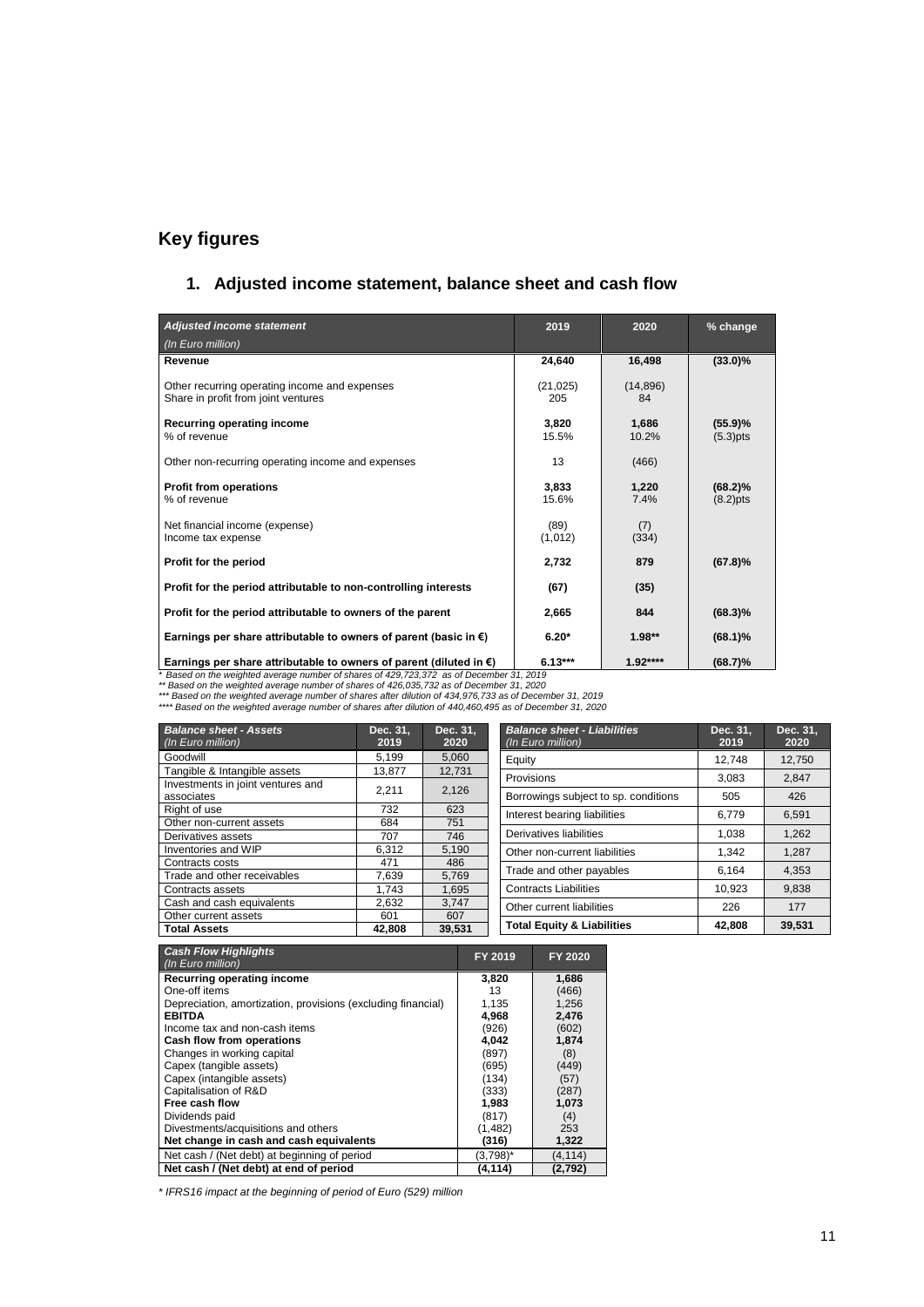## **2. Segment breakdowns**

| Segment breakdown of adjusted revenue<br>(In Euro million) | FY 2019 | FY 2020 | % change   | % change<br>in scope | % change<br>currency | % change<br>organic |
|------------------------------------------------------------|---------|---------|------------|----------------------|----------------------|---------------------|
| Aerospace Propulsion                                       | 12.045  | 7.663   | (36.4)%    |                      | (0.2)%               | $(36.2)\%$          |
| Aircraft Equipment, Defense and Aerosystems                | 9.256   | 6.893   | (25.5)%    | (0.1)%               | (0.4)%               | $(25.0)\%$          |
| Aircraft Interiors                                         | 3.321   | 1.922   | $(42.1)\%$ | (0.9)%               | (0.8)%               | (40.4)%             |
| Holding company & Others                                   | 18      | 20      | n/s        |                      | -                    | n/s                 |
| <b>Total Group</b>                                         | 24.640  | 16.498  | $(33.0)\%$ | (0.2)%               | (0.3)%               | $(32.5)\%$          |

| 2020 revenue by quarter<br>(In Euro million) | Q1 2020 | Q <sub>2</sub> 20 <sub>20</sub> | Q3 2020 | Q4 2020 | FY 2020 |
|----------------------------------------------|---------|---------------------------------|---------|---------|---------|
| Aerospace Propulsion                         | 2.497   | 1.550                           | 1.559   | 2.057   | 7,663   |
| Aircraft Equipment, Defense and Aerosystems  | 2.187   | 1.451                           | 1.461   | 1.794   | 6.893   |
| <b>Aircraft Interiors</b>                    | 694     | 378                             | 357     | 493     | 1.922   |
| Holding company & Others                     | 5       | 5                               |         | 5       | 20      |
| <b>Total Group</b>                           | 5.383   | 3.384                           | 3.382   | 4.349   | 16.498  |

| 2019 revenue by quarter<br>(In Euro million) | Q1 2019 | Q2 2019 | Q3 2019 | Q4 2019 | FY 2019 |
|----------------------------------------------|---------|---------|---------|---------|---------|
| Aerospace Propulsion                         | 2.771   | 3.131   | 2.987   | 3.156   | 12.045  |
| Aircraft Equipment, Defense and Aerosystems  | 2.201   | 2,352   | 2.298   | 2.405   | 9,256   |
| Aircraft Interiors                           | 806     | 834     | 805     | 876     | 3.321   |
| Holding company & Others                     |         |         |         |         | 18      |
| <b>Total Group</b>                           | 5.781   | 6.321   | 6.095   | 6.443   | 24.640  |

| Segment breakdown of recurring operating<br>income<br>(In Euro million) | FY 2019 | FY 2020 | % change    |
|-------------------------------------------------------------------------|---------|---------|-------------|
| <b>Aerospace Propulsion</b>                                             | 2,485   | 1,192   | $(52.0)\%$  |
| % of revenue                                                            | 20.6%   | 15.6%   |             |
| Aircraft Equipment, Defense and Aerosystems                             | 1.209   | 687     | $(43.2)\%$  |
| % of revenue                                                            | 13.1%   | 10.0%   |             |
| <b>Aircraft Interiors</b>                                               | 188     | (174)   | $(192.6)\%$ |
| % of revenue                                                            | 5.7%    | (9.1)%  |             |
| Holding company & Others                                                | (62)    | (19)    | na          |
| <b>Total Group</b>                                                      | 3.820   | 1,686   | (55.9)%     |
| % of revenue                                                            | 15.5%   | 10.2%   |             |

| <b>One-off items</b><br>(In Euro million)         | FY 2019 | <b>FY 2020</b> |
|---------------------------------------------------|---------|----------------|
| Adjusted recurring operating income               | 3,820   | 1,686          |
| % of revenue                                      | 15.5%   | 10.2%          |
|                                                   |         |                |
| <b>Total one-off items</b>                        | 13      | (466)          |
| Capital gain (loss) on asset disposal             | 12      |                |
| Impairment reversal (charge)                      | (11)    | (286)          |
| Other infrequent & material non-operational items | 12      | (180)          |
|                                                   |         |                |
| Adjusted profit from operations                   | 3,833   | 1,220          |
| % of revenue                                      | 15.6%   | 7.4%           |

| Euro/USD rate             | FY 2019 | <b>FY 2020</b> |
|---------------------------|---------|----------------|
| Average spot rate         | 1.12    | 1.14           |
| Spot rate (end of period) | 1.12    | 1.23           |
| Hedge rate                | 1.18    | 1.16           |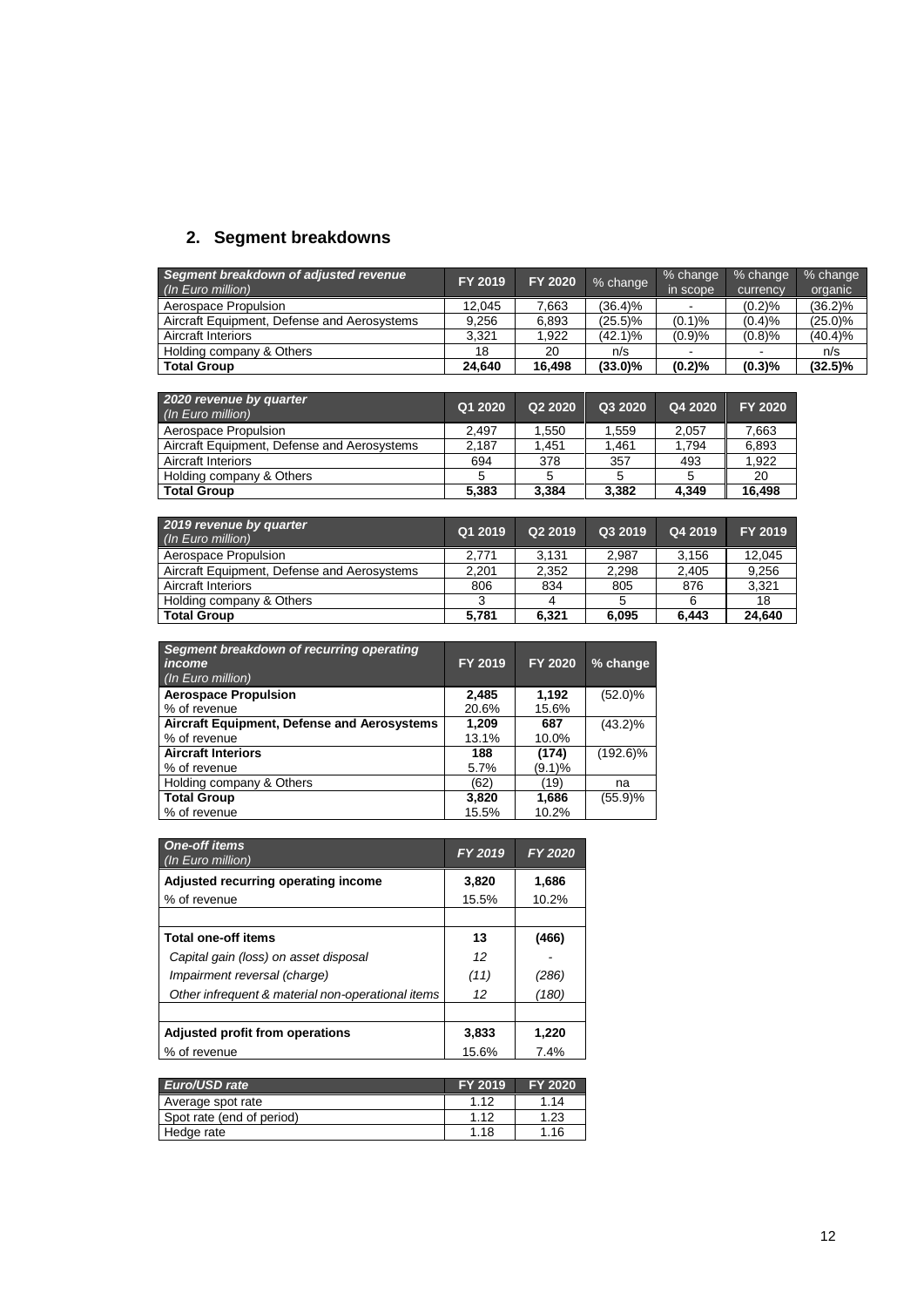### **Notes**

#### **[1] Adjusted data**

To reflect the Group's actual economic performance and enable it to be monitored and benchmarked against competitors, Safran prepares an adjusted income statement in addition to its consolidated financial statements.

Safran's consolidated income statement has been adjusted for the impact of:

- purchase price allocations with respect to business combinations. Since 2005, this restatement concerns the amortization charged against intangible assets relating to aircraft programs remeasured at the time of the Sagem-Snecma merger. With effect from the first-half 2010 interim financial statements, the Group decided to restate:
	- the impact of purchase price allocations for business combinations, particularly amortization and depreciation charged against intangible assets and property, plant and equipment recognized or remeasured at the time of the transaction and amortized or depreciated over extended periods due to the length of the Group's business cycles, and the impact of remeasuring inventories, as well as
	- gains on remeasuring any previously held equity interests in the event of step acquisitions or asset contributions to joint ventures;
- the mark-to-market of foreign currency derivatives, in order to better reflect the economic substance of the Group's overall foreign currency risk hedging strategy:
	- revenue net of purchases denominated in foreign currencies is measured using the effective hedged rate, i.e., including the costs of the hedging strategy,
	- all mark-to-market changes on instruments hedging future cash flows are neutralized.

The resulting changes in deferred tax have also been adjusted.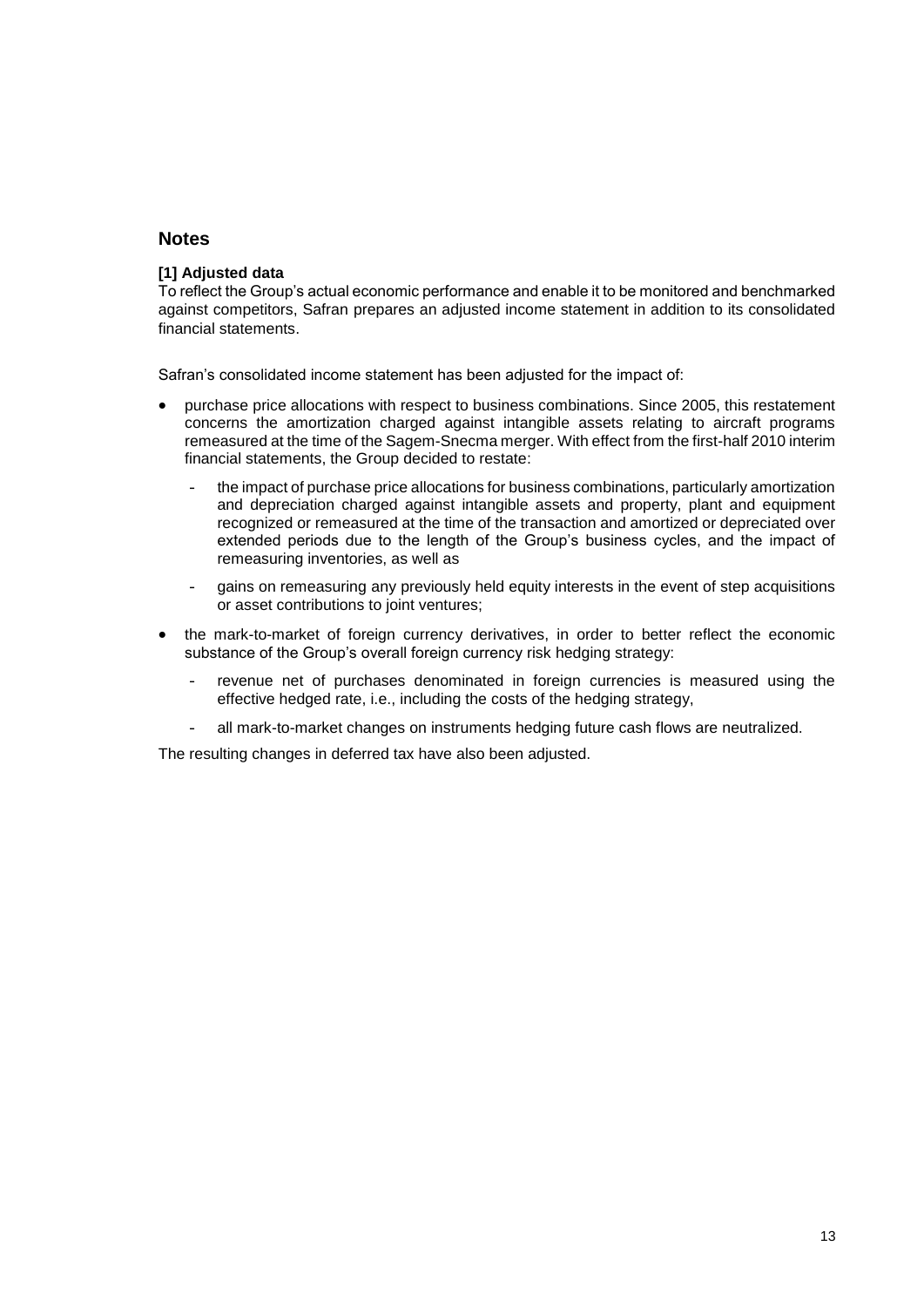### **FY 2020 reconciliation between consolidated income statement and adjusted consolidated income statement:**

| <b>FY 2020</b>                                       |                             | <b>Currency hedging</b>            |                                                    | <b>Business combinations</b>                                            |                                                        |                  |
|------------------------------------------------------|-----------------------------|------------------------------------|----------------------------------------------------|-------------------------------------------------------------------------|--------------------------------------------------------|------------------|
| (In Euro million)                                    | <b>Consolidated</b><br>data | Remeasurement<br>of revenue<br>(1) | <b>Deferred</b><br>hedging gain<br>$/$ loss<br>(2) | Amortization of<br>intangible assets<br>-Sagem-<br>Snecma merger<br>(3) | PPA impacts -<br>other business<br>combinations<br>(4) | Adjusted<br>data |
| Revenue                                              | 16 631                      | (133)                              | $\blacksquare$                                     |                                                                         | ۰.                                                     | 16 498           |
| Other operating income and expenses                  | (15286)                     | (1)                                | 5                                                  | 46                                                                      | 340                                                    | (14896)          |
| Share in profit from joint ventures                  | 48                          |                                    |                                                    |                                                                         | 36                                                     | 84               |
| Recurring operating income                           | 1 3 9 3                     | (134)                              | 5                                                  | 46                                                                      | 376                                                    | 1686             |
| Other non-recurring operating income and<br>expenses | (466)                       |                                    |                                                    |                                                                         |                                                        | (466)            |
| Profit (loss) from operations                        | 927                         | (134)                              | 5                                                  | 46                                                                      | 376                                                    | 1 2 2 0          |
| Cost of debt                                         | (58)                        |                                    |                                                    |                                                                         |                                                        | (58)             |
| Foreign exchange gains / losses                      | (257)                       | 134                                | 216                                                | $\overline{\phantom{a}}$                                                |                                                        | 93               |
| Other financial income and expense                   | (42)                        |                                    |                                                    | ٠                                                                       |                                                        | (42)             |
| Financial income (loss)                              | (357)                       | 134                                | 216                                                | $\overline{\phantom{0}}$                                                |                                                        | (7)              |
| Income tax expense                                   | (184)                       | $\blacksquare$                     | (58)                                               | (14)                                                                    | (78)                                                   | (334)            |
| Profit (loss) from continuing operations             | 386                         | ٠                                  | 163                                                | 32                                                                      | 298                                                    | 879              |
| Attributable to non-controlling interests            | (34)                        | ٠                                  | ۰.                                                 | (1)                                                                     |                                                        | (35)             |
| Attributable to owners of the parent                 | 352                         | ٠                                  | 163                                                | 31                                                                      | 298                                                    | 844              |

*(1) Remeasurement of foreign-currency denominated revenue net of purchases (by currency) at the hedged rate (including premiums on unwound options) through the reclassification of changes in the fair value of instruments hedging cash flows recognized in profit or loss for the period.*

*(2) Changes in the fair value of instruments hedging future cash flows that will be recognized in profit or loss in future periods (a positive €216 million excluding tax), and the impact of taking into account hedges when measuring provisions for losses on completion (a positive €5 million at December 31, 2020).*

*(3) Cancellation of amortization/impairment of intangible assets relating to the remeasurement of aircraft programs resulting from the application of IFRS 3 to the Sagem-Snecma merger.*

*(4) Cancellation of the impact of remeasuring assets at the time of the Zodiac Aerospace acquisition for €304 million excluding deferred tax and cancellation of amortization/impairment of assets identified during other business combinations.*

Readers are reminded that the consolidated financial statements are audited by the Group's Statutory Auditors. The consolidated financial statements include the revenue and operating profit indicators set out in the adjusted data in Note 5, "Segment information".

Adjusted financial data other than the data provided in Note 5, "Segment information" are subject to the verification procedures applicable to all of the information provided in the Universal Registration Document. The audit procedures on the consolidated financial statements have been completed. The Statutory Auditors' report will be issued at the end of the Board of Directors' meeting of March 24, 2021, after the specific verifications have been completed and any subsequent events at February 24, 2021 have been reviewed.